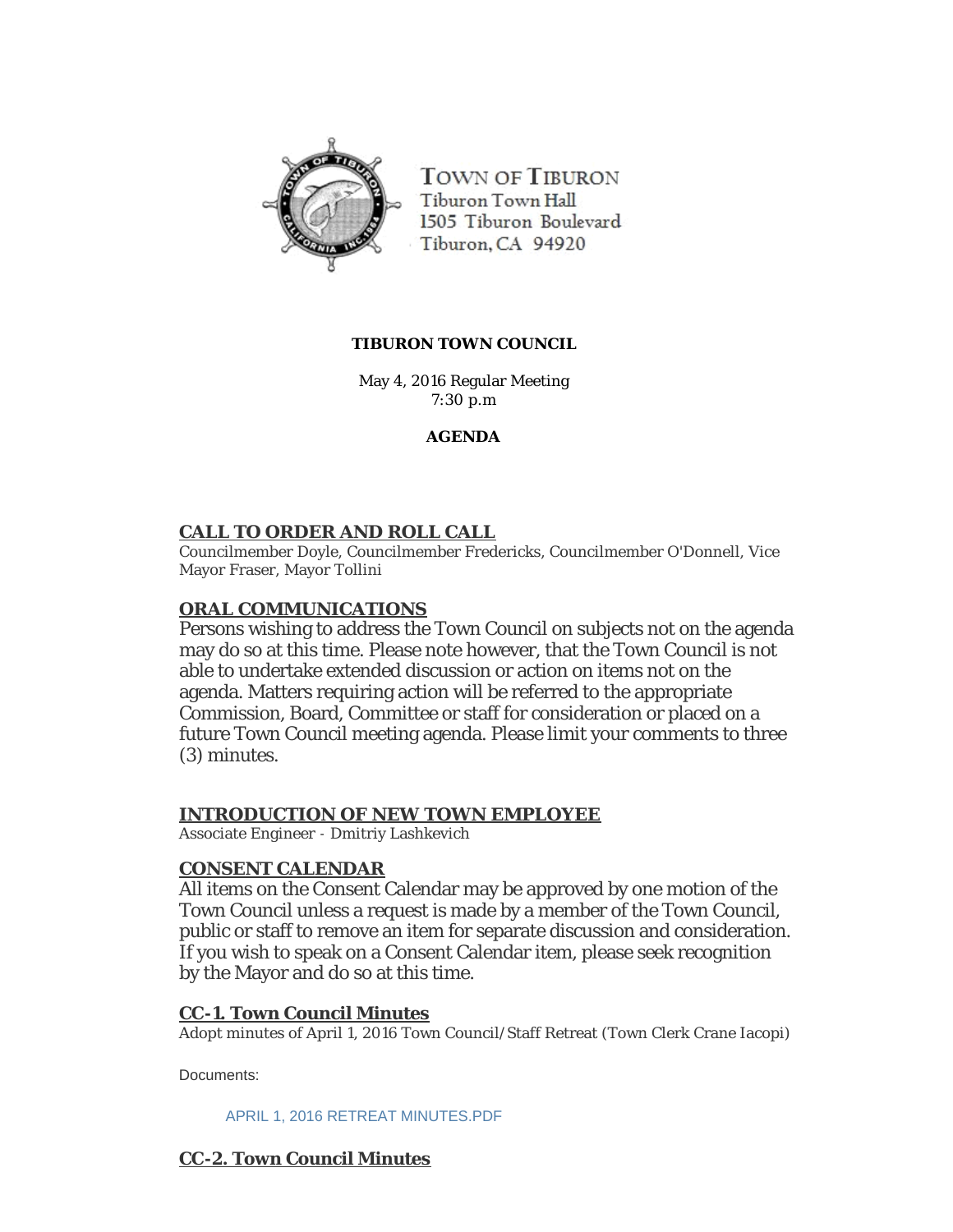Adopt minutes of April 20, 2016 regular meeting (Town Clerk Crane Iacopi)

Documents:

#### [APRIL 20, 2016 DRAFT MINUTES.PDF](http://ca-tiburon.civicplus.com/AgendaCenter/ViewFile/Item/1976?fileID=1137)

#### **CC-3. Town Post-Employment Benefits**

Recommendation to authorize participation in the Public Agency Retirement Services (PARS) Trust Program for Other Post-Employment Benefits and Pension Liabilities (Director of Administrative Services Bigall)

Documents:

#### [CC-3 OPEB TRUST.PDF](http://ca-tiburon.civicplus.com/AgendaCenter/ViewFile/Item/1977?fileID=1138)

### **ACTION ITEMS**

#### **AI-1. McKegney Green Soccer Field Upgrade**

Consider consultant's report and provide direction to staff (Director of Public Works/Town Engineer Barnes)

Documents:

[AI-1 MCKEGNEY GREEN SOCCER FIELD UPGRADE REPORT.PDF](http://ca-tiburon.civicplus.com/AgendaCenter/ViewFile/Item/1978?fileID=1139) [EXHIBIT 1-MCKEGNEY GREEN FIELD STUDY,SIGNED PROJECT SYNOPSIS 04-](http://ca-tiburon.civicplus.com/AgendaCenter/ViewFile/Item/1978?fileID=1140) 25-16.PDF [EXHIBIT 2-SITE VICINITY PLAN 03-30-16.JPG](http://ca-tiburon.civicplus.com/AgendaCenter/ViewFile/Item/1978?fileID=1141) [EXHIBIT 3 - MCKEGNEY FIELD, PLAN 1, 04-21-16.PDF](http://ca-tiburon.civicplus.com/AgendaCenter/ViewFile/Item/1978?fileID=1146) [EXHIBIT 3 - MCKEGNEY FIELD, PLAN 1A, 04-21-16.PDF](http://ca-tiburon.civicplus.com/AgendaCenter/ViewFile/Item/1978?fileID=1147) [EXHIBIT 3 - MCKEGNEY FIELD, PLAN 2, 04-21-16.PDF](http://ca-tiburon.civicplus.com/AgendaCenter/ViewFile/Item/1978?fileID=1148) [EXHIBIT 3 - MCKEGNEY FIELD, PLAN 3, 04-21-16.PDF](http://ca-tiburon.civicplus.com/AgendaCenter/ViewFile/Item/1978?fileID=1149) [EXHIBIT 3 - MCKEGNEY FIELD, PLAN 4, 04-21-16.PDF](http://ca-tiburon.civicplus.com/AgendaCenter/ViewFile/Item/1978?fileID=1150) [EXHIBIT 4-MCKEGNEY OPC 04-25-16.PDF](http://ca-tiburon.civicplus.com/AgendaCenter/ViewFile/Item/1978?fileID=1142) [EXHIBIT 5- MCKEGNEY FIELD IRRIGATION WATER SOURCE MEMO.PDF](http://ca-tiburon.civicplus.com/AgendaCenter/ViewFile/Item/1978?fileID=1143) [EXHIBIT 6-TIBURON FIELD\\_KELLY BIO LETTER 3-30-2016.PDF](http://ca-tiburon.civicplus.com/AgendaCenter/ViewFile/Item/1978?fileID=1144) [EXHIBIT 7-MCKEGNEY FIELD 16-076-0106 20160323 REPORT\\_PDF\\_2953057-](http://ca-tiburon.civicplus.com/AgendaCenter/ViewFile/Item/1978?fileID=1145) 002.PDF

### **PUBLIC HEARINGS**

### **PH-1. Marin Municipal Water District (MMWD) Water Efficient Landscaping**

Amend Title IV, Chapter 13E (Water Efficient Landscape) of the Tiburon Municipal Code to adopt by reference the most current MMWD ordinance regarding water efficient landscapes and water conservation (Community Development Department) - *Introduction and first reading of ordinance*

Documents:

[PH-1 AMEND TITLE IV, CHAPTER 13E.PDF](http://ca-tiburon.civicplus.com/AgendaCenter/ViewFile/Item/1979?fileID=1151)

## **TOWN COUNCIL REPORTS**

### **TOWN MANAGER REPORT**

**WEEKLY DIGESTS**